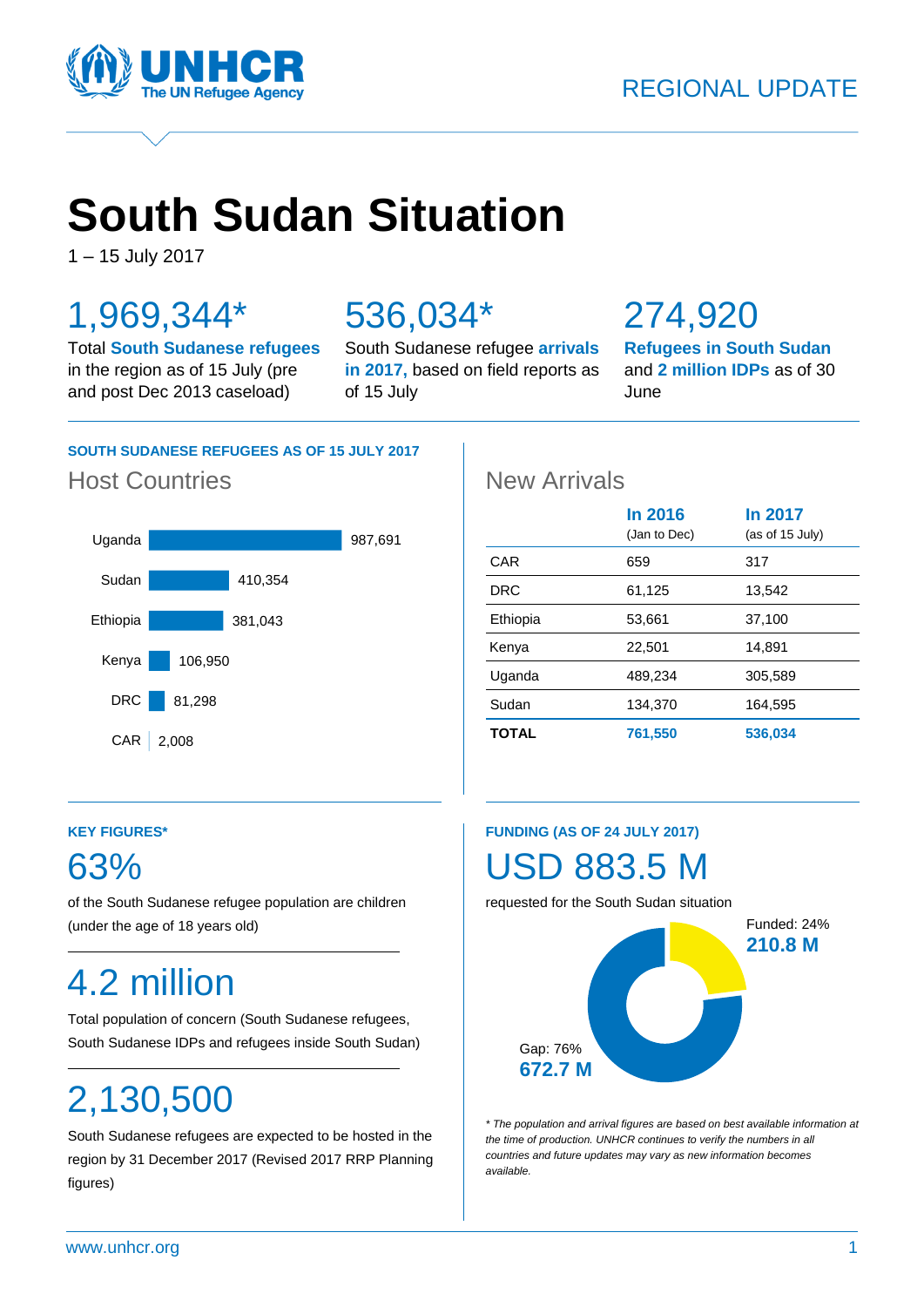

### Regional Highlights

- **Over 15,000 South Sudanese refugees fled South Sudan into neighbouring countries in the first half of July.** Uganda and Sudan continue to receive the majority of the new arrivals.
- In South Sudan, fighting escalated near Pagak, Upper Nile, causing new **displacements towards the Ethiopian border.** Aid agencies reported that thousands of civilians had been cut off from assistance as a result of the insecurity and relocation of humanitarian staff.
- **In Uganda, preparations are ongoing for the opening of Rhino Camp Extension in** Arua, in response to the continued influx of refugees into northern Uganda. The site due to begin receiving new refugees in early August.
- In Sudan, in response to the Acute Watery Diarrhea (AWD) outbreak in East Darfur, local authorities in East Darfur have called for the relocation of South Sudanese refugees from Ed Daein to Kario refugee camp, and are restricting some refugee movements outside of camps.
- In the Democratic Republic of the Congo, the Congolese authorities have allowed the relocation of the South Sudanese refugees away from the border to the former Kaka Refugee site. Relocations will commence once the security situation allows.
- **In Central African Republic, the arrival of new internally displaced persons into** Obo, where the South Sudanese refugees are currently located, is likely to put pressure on the town's already limited resources. UNHCR is monitoring the situation closely.
- **In Ethiopia**, a total of 2,688 South Sudanese refugees have been relocated from Gambella to Gure Shombola Camp in the Beninshangul-Gumuz region since 1 May. Nguenyyiel Refugee Camp in Gambella, opened in October 2016, has almost reached its capacity of 60,000 persons.
- **In Kenya, over 900 new South Sudanese refugees arrived at the border in the first** two weeks of July. This is down from a peak in May, when over 4,000 refugees arrived during the month.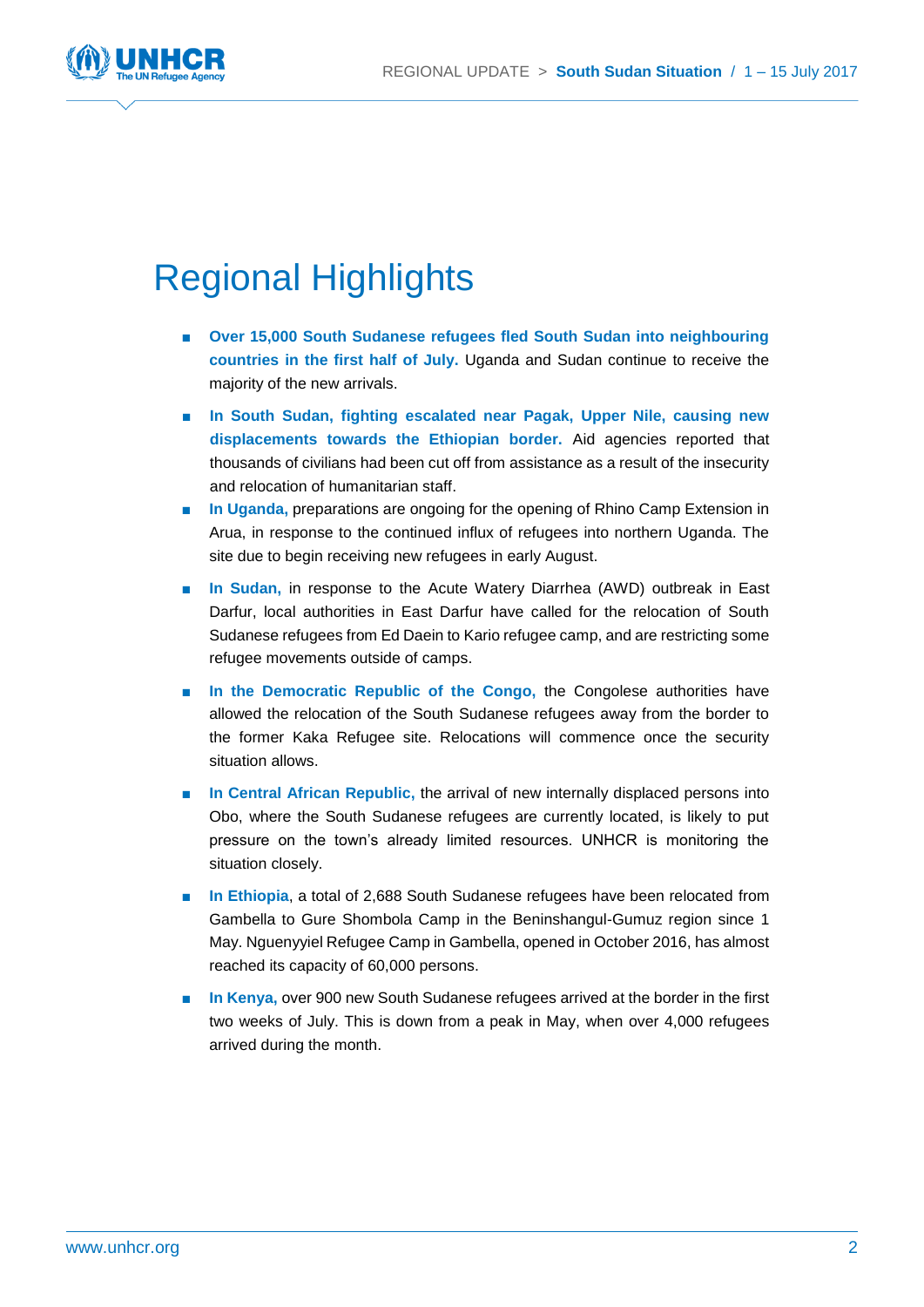

### Updates and Achievements

For more detailed information on the South Sudan situation response in specific country operations, kindly refer to the latest county updates, hyperlinked below and available on the portal: [data.unhcr.org/southsudan](http://data.unhcr.org/southsudan)



#### **SOUTH SUDAN**

#### **Latest developments**

- **Fighting escalated near Pagak, Upper Nile, causing new displacements towards the Ethiopian border.** Thousands of civilians were internally displaced in Longochuk and Maiwut Counties, following clashes which began on 2 July in Mathiang County. Aid agencies reported that thousands of civilians had been cut off from assistance in key locations, including Mathiang, Maiwut, and Pagak, as a result of the insecurity and relocation of humanitarian staff.
- On 12 July, David Shearer, Special Representative of Secretary General and **Head of the United Nations Mission in South Sudan (UNMISS), said the Mission is considering opening a peacekeeping base in Yei region.** It would be the UNMISS's first such expansion since the civil war began in 2013. Since the re-eruption of violence in July 2016, the escalation of conflict in key towns in the Greater Equatoria region, including Yei, has caused a major outflow of refugees to Uganda. Prior to the July 2016 crisis, Yei's Lasu refugee settlement hosted over 10,000 refugees from the Democratic Republic of Congo (DRC), Sudan and the Central African Republic (CAR). Due to insecurity, UNHCR has not had access to Lasu settlement since September 2016.

- In Ajuong Thok Refugee camp, Unity, a verification exercise for vulnerable **children commenced on 1 July and remains ongoing.** Out of a targeted population of 3,684 unaccompanied and separated children (UASC), a total of 1,744 UASC have been verified to the date.
- In Juba, Central Equatoria, UNHCR provided cash assistance to families of **48 persons with specific needs.** This assistance was provided following an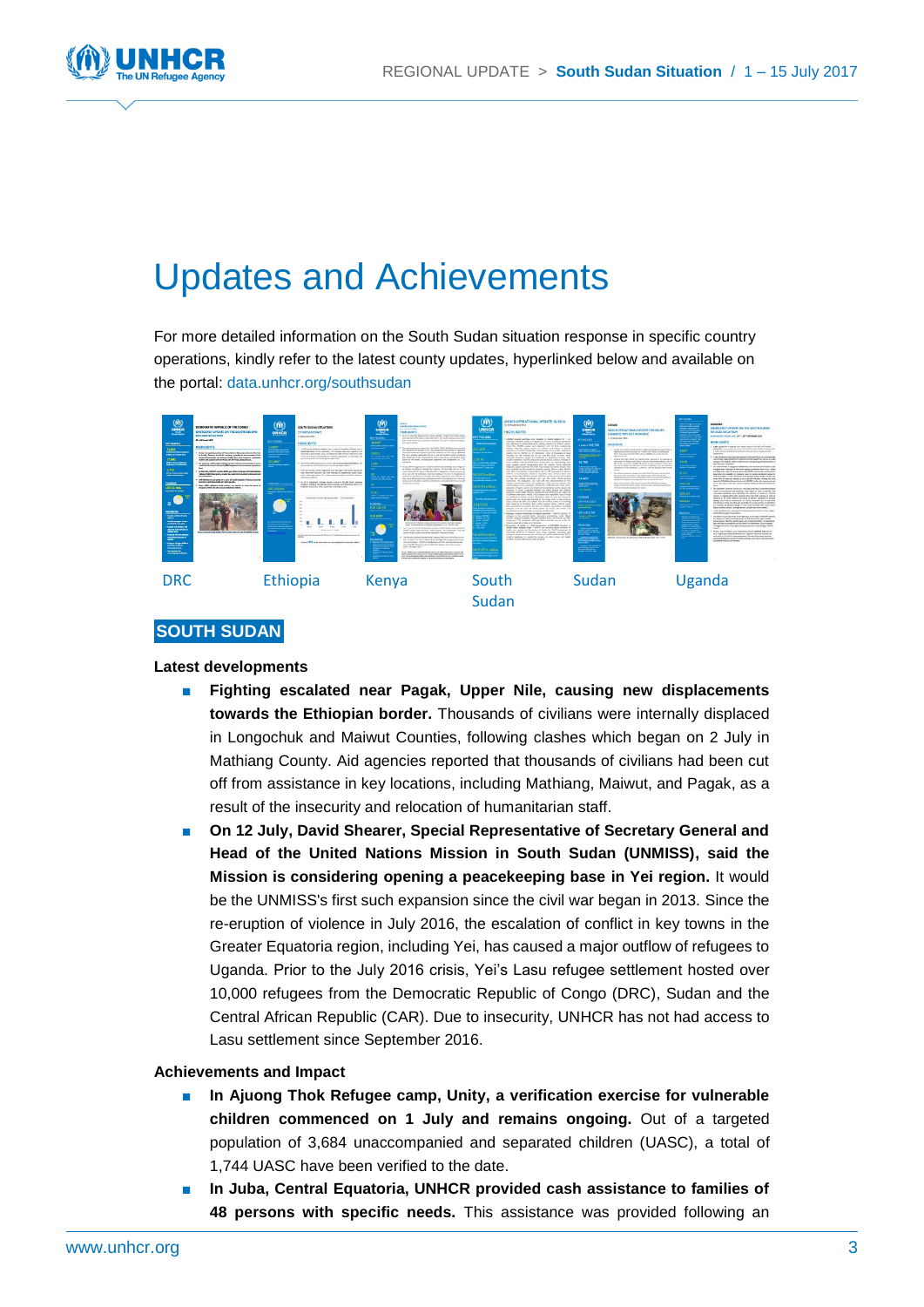

earlier vulnerability assessment, which identified lack of food, dire living conditions, and lack of access to education because of school fees.

- In Yei, Central Equatoria, UNHCR partner UMCOR delivered aid packages to **10 Sexual Gender Based Violence (SGBV) survivors** in Kukuyi, Yago, and Lomi. Packages consisted of sugar, laundry soap, rice, and salt.
- In Yusuf Batil refugee camp, Upper Nile, UNHCR conducted two refresher **trainings for 19 SGBV focal points** on prevention and response to SGBV incidences.
- **In Maban, Upper Nile, UNHCR recorded and referred 10 SGBV survivors to its** partners for further assistance. UNHCR also identified 42 children with specific needs and provided them with core relief items.
- UNHCR and partners conducted a series of health-related trainings during **the reporting period,** including pharmaceutical training in Juba, a youth training in Pamir refugee camp, Unity, a maternal, child and reproductive health training in Adjuong Thok camp, and a newborn care training in Maban.
- **In Ajuong Thok refugee camp, Unity, UNHCR supported 68 households (394 individuals) with metal fuel efficient stoves.** This assistance will improve refugees' safety and health, as well as reduce deforestation
- **In Yusuf Batil refugee camp, Upper Nile, UNHCR and partner Relief International (RI) supported a group of 22 women to produce 677 fuel efficient stoves** using local clay, sand, and cow dung materials. The stoves are hoped to improve access to energy, reduce environmental degradation and prevent SGBV as they reduce the need for women to collect firewood.
- **In Upper Nile, UNHCR and partner RI supported the refugees to transplant 7,311 tree seedlings in Doro camp and Yusuf Batil.** Once fully grown, these trees will provide timber for shelter construction, including firewood in the camps.
- **IDP RESPONSE:** In Bor, Jonglei, UNHCR conducted a one-day training on protection, protection monitoring and use of focus group discussions for 13 partner staff drawn from INTERSOS, Humanitarian Development Consortium (HDC), and Nile Hope. UNHCR partner INTERSOS conducted a two-day Gender Based Violence (GBV) training for 30 participants drawn from local authorities, including members of the legal administration, prison services, police, women's group representatives, church leaders, members of local youth groups, and members of the traditional courts. In Juba, Central Equatoria, UNHCR GBV Sub Cluster organised a one-day training for 30 participants on SGBV prevention and response to strengthen the capacity of UNHCR and its partners working in the Protection of Civilians, 1 and 3.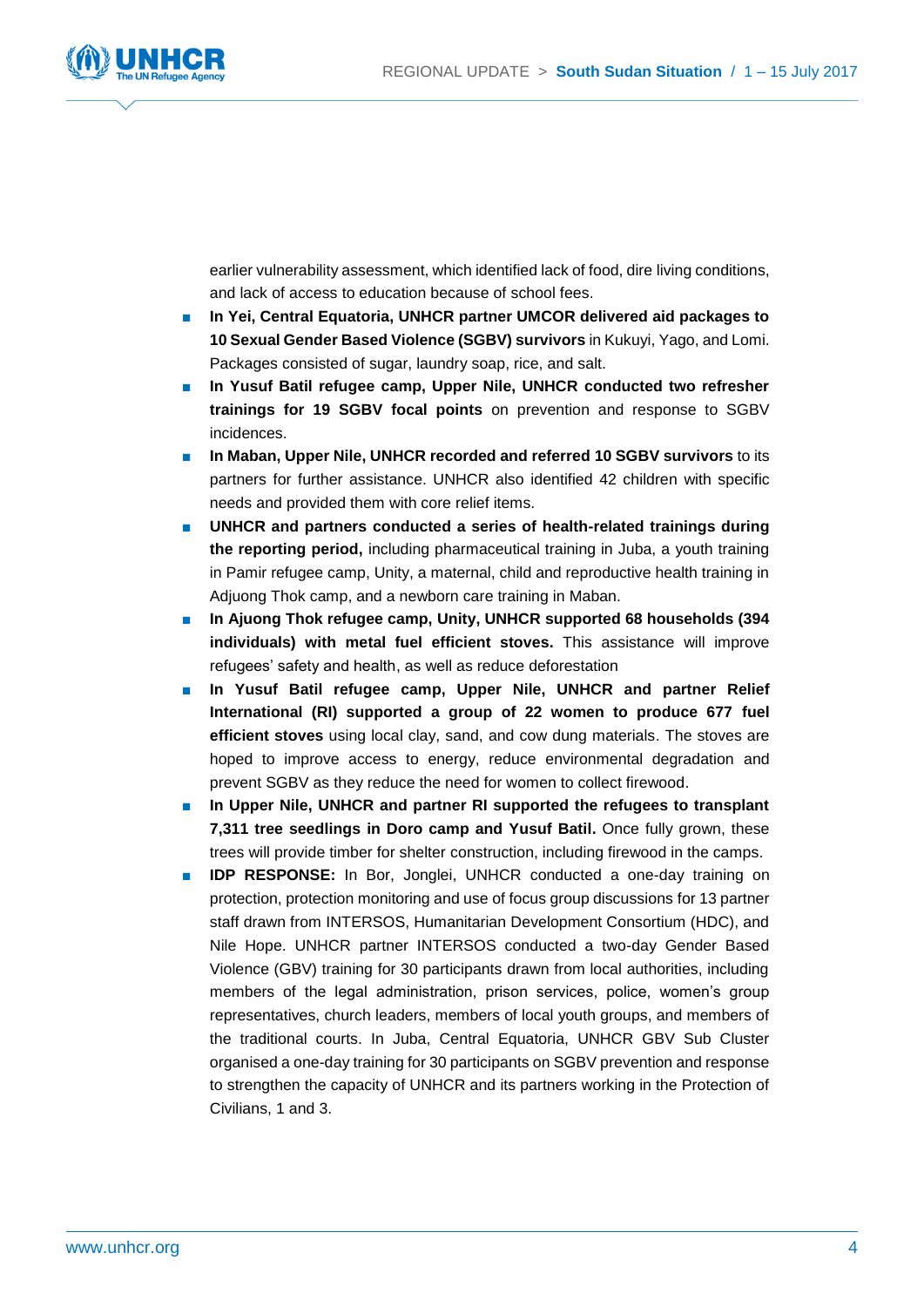

#### **CENTRAL AFRICAN REPUBLIC**

#### **Latest developments**

■ **In the first half of July, an estimated 3,854 IDPs from Zemio and Mboki arrived in Obo, where the South Sudanese refugees are currently located.** Due to its remote location in the far eastern region of the country, Obo had largely been spared from the impact of months of increasing violence in southern and eastern parts of CAR. The arrival of the IDPs is likely to place further pressure on the town's already limited resources. The refugee population's continued access to resources will be closely monitored by UNHCR Field Office in Obo.

#### **Achievements and Impact**

■ During the first half of July, the South Sudanese refugees in Obo received **plastic sheeting** to cover the roofs of partially damaged shelters and tents.

#### **DEMOCRATIC REPUBLIC OF THE CONGO**

**Latest developments**

- **During the first half of July, 523 South Sudanese refugees were biometrically registered in the DRC.** The majority (92 per cent) were registered at the Meri site (Haut-Uélé province), with the remaining 8 per cent registered at the Biringi site (Ituri province). The number of South Sudanese new arrivals into the DRC is progressively decreasing with 3,208 arrivals in April, 2,139 in May and 1,280 in June.
- **On 15 July, UNHCR received information from different sources reporting an increase in the number of refugees crossing the border with South Sudan in the vicinty of Kengezi base, Arile and Ulendere.** A border monitoring mission was launched on 16 July to cover the different entry points and assess the movement.
- The Congolese authorities have allowed the use of the former Kaka Refugee **Site to relocate South Sudanese refugees.** The site, located a few kilometres from Dungu (Haut-Uélé), is at safer distance from the border, ensuring the protection of and assistance to the South Sudanese refugees present in the area. At the time of reporting, relocation had yet to begun due insecurity in the area.

- **In Meri and Biringi, SGBV prevention and response activities were ongoing.** A total of 441 South Sudanese refugees were sensitized on SGBV prevention and response and four SGBV survivors received medical and psycho-social support.
- In the first half of July, 31 Best Interest Assessments were conducted for **unaccompanied and separated South Sudanese refugee children in Biringi**. An additional four separated children were identified during biometric registration in Meri.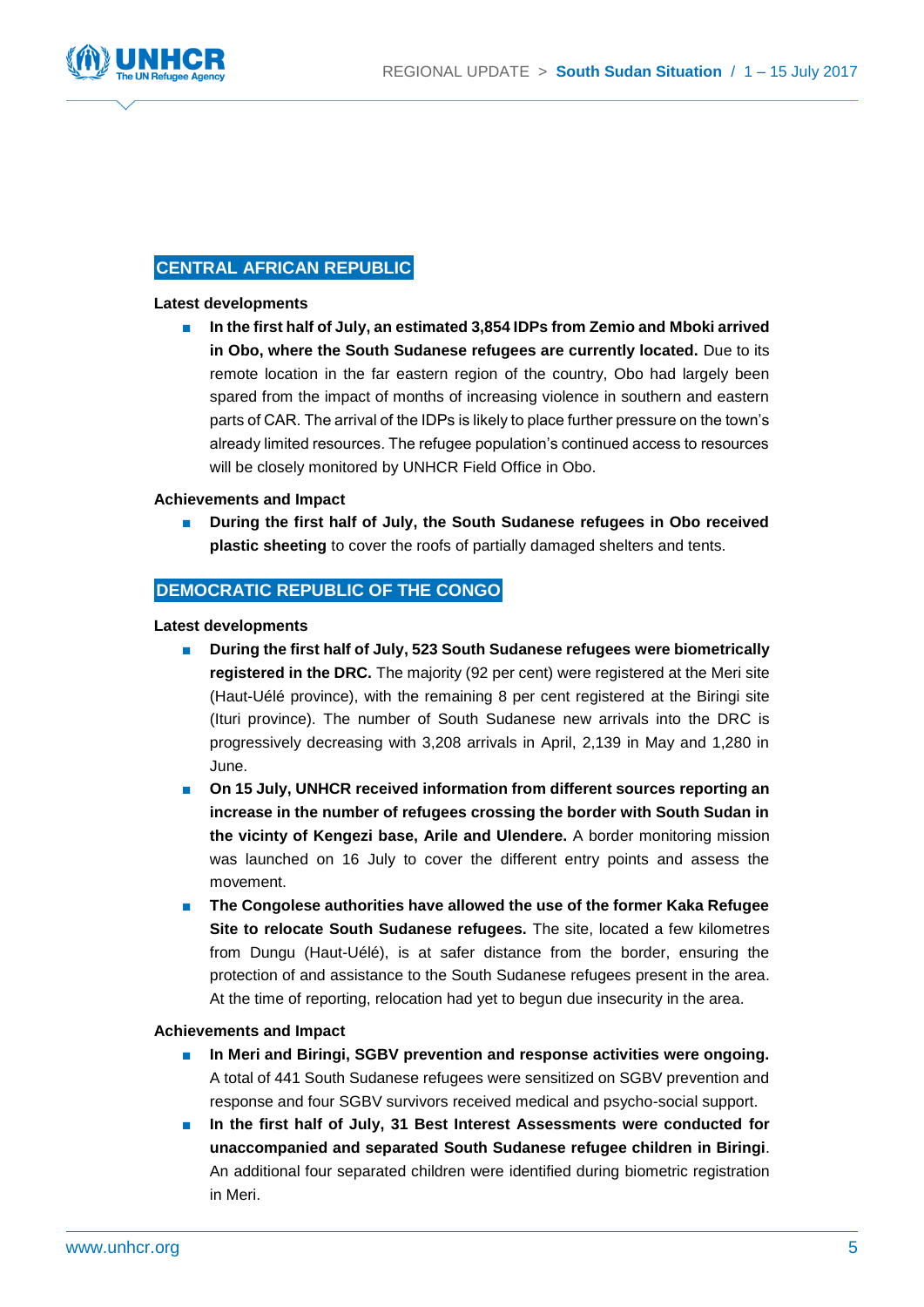

**n** In Biringi, the vigilance committee was reactivated and equipped with boots, whistles, torches and bats to support the police in ensuring security at the site.

#### **ETHIOPIA**

#### **Latest developments**

- Between 1 and 15 July 2017, 270 South Sudanese refugees arrived in **Gambella, Ethiopia.** All the new arrivals were Level-1 registered. A total of 147 refugees were successfully relocated from Pagak in Gambella to Gure Shombola Camp, covering a distance of over 800km, while a further 2,943 South Sudanese refugees are awaiting relocation to the new camp.
- Some 26 South Sudanese arrivals of Murle ethnicity arrived in Okugo Camp **during the reporting period and were registered by ARRA/UNHCR**. The arrivals entered Ethiopia and proceeded to Okugo via the Raad entry point from Pibor State, South Sudan.
- An additional 88 South Sudanese new arrivals were registered in Assosa, **who crossed through Yabus entry point.**
- During focus group discussions with children, adolescents and youth in **Pagak, participants indicated their main reasons** for flight were conflict, famine, family separation, loss of life due to lack of food, the killing of the children and elderly persons, and the destruction of houses. The children reported that the journey to Ethiopia lasts for up to 15 days, exposing them to further risks, including the abduction.

- **A total of 2,688 South Sudanese refugees have been relocated in eight convoys and accommodated in Gure Shombola Camp in the Beninshangul-Gumuz region since 1 May.** During the 7th & 8th relocation convoys from Pagak to Gure Shombola, 136 refugees received medical treatment at Metu and Gimbi way stations.
- A total of 6,938 persons were reached through Gender Based Violence (GBV) **awareness activities** focusing on causes and consequences of GBV, risk mitigation, referral pathways and services available. Moreover, 90 women identified to be at risk of GBV were provided with solar lanterns.
- **With the support from the Gambella Regional Health Bureau and UNICEF, vaccination, supplementation and deworming of newly arrived South Sudanese refugee children remained ongoing.** Emergency health services in Pagak are in place, with 920 consultations conducted during the reporting period. Malaria remains the leading cause of morality. Due to a shortage of mosquito nets at the Reception Centre, distribution is taking place upon arrival at the camp.
- **Nutrition screening was ongoing during the reporting period.** Some 232 children under the age of five were screened in Pagak, of whom 11 were found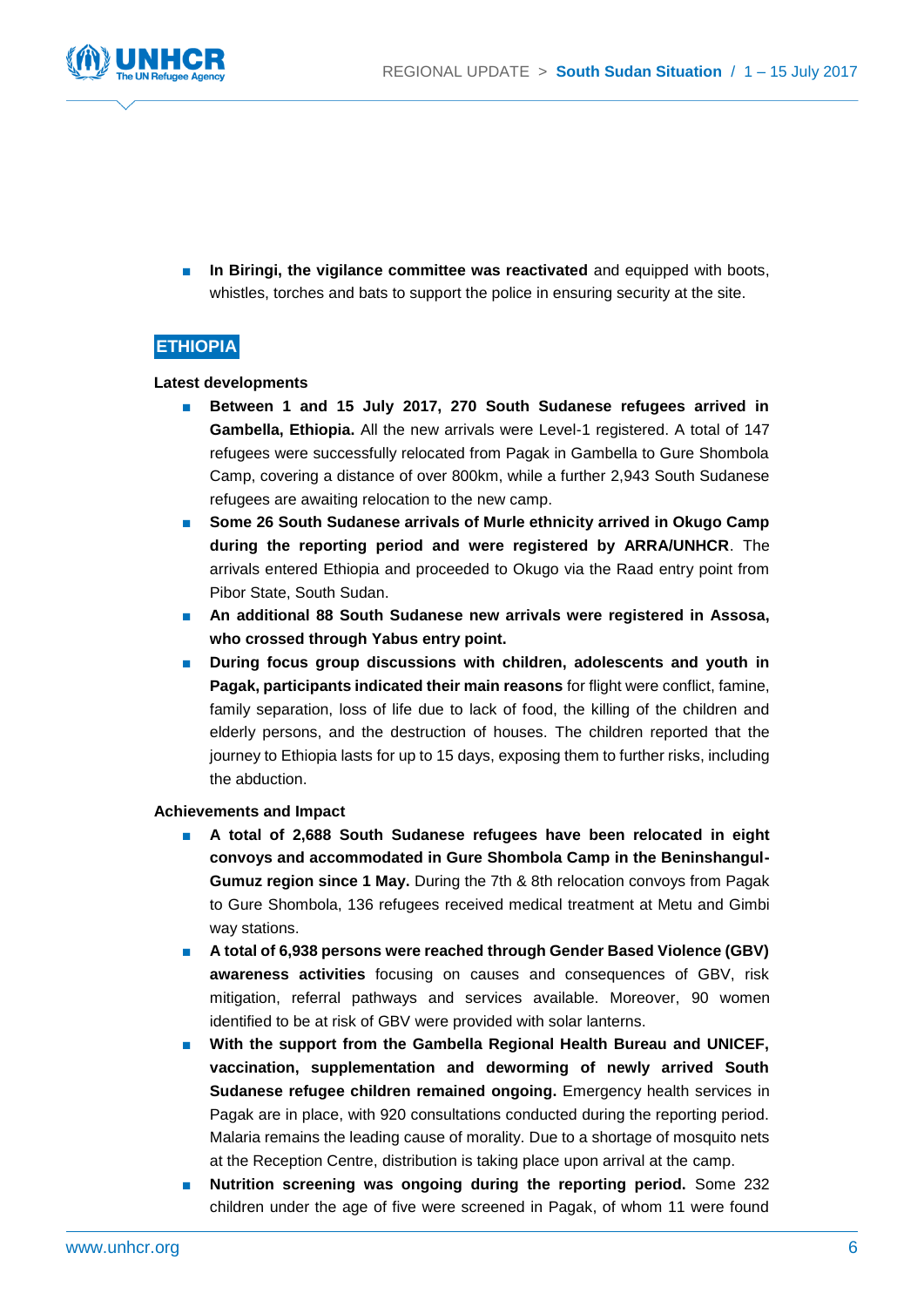

severely malnourished and 26 moderately malnourished. The Global Acute Malnutrition rate amongst new arrivals stood at above the emergency threshold at 15.9 per cent. Hot meals continue to be provided at the way stations by Partner for Refugee Service with technical support from UNHCR. The Blanket Supplementary Feeding Programme was ongoing in the camps, with 565 children under the age of five, 142 Pregnant and 95 Lactating Women newly admitted. An additional 5,399 PLW and children below the age of two were admitted to the Infant and Young Child Feeding Programme.

- **An average of 17 litres of potable water per person per day were provided to refugees in Gambella.** Routine hygiene promotion activities, including house visits, general sanitation campaigns, jerry can washing, hand washing campaigns, and latrine cleaning, were ongoing across all camps. Over 15km of the planned 18km for the pipeline from Itang to Nguenyyiel camp has been completed whilst foundation work for the Nguenyyiel Camp water storage reservoir has commenced.
- **During the reporting period, 101 transitional shelters were constructed** in Pugnido I and II, Okugo and Terkidi camps.

#### **KENYA**

#### **Latest developments**

■ **A total of 933 newly arrived South Sudanese refugees were registered in the first half of July,** including 105 unaccompanied and separated children (UASC). As of 15 July, there are a total of 11,452 South Sudanese UASC registered in Kenya.

#### **Achievements and Impact**

■ **SGBV** prevention and response activities were ongoing throughout the **reporting period in Kakuma and Kalobeiyei settlement.** A total of 10 cases of SGBV were reported among the South Sudanese refugee population in the first half of July. Comprehensive medical and psychosocial support was offered to survivors, including referrals for legal and material support.

#### **SUDAN**

#### **Latest developments**

- **The Commission for Refugees (COR) and the Sudanese Red Crescent Society (SRCS) have reported the arrival of nearly 3,000 South Sudanese refugees in South Darfur over a 10-day period,** including 988 new arrivals to Buram and approximately 2,000 in El Radom. COR will begin household (Level 1) registration of new arrivals in both locations and UNHCR registration teams have been dispatched to support registration activities.
- In response to the Acute Watery Diarrhea (AWD) outbreak in East Darfur, **local authorities in East Darfur have called for the relocation of South**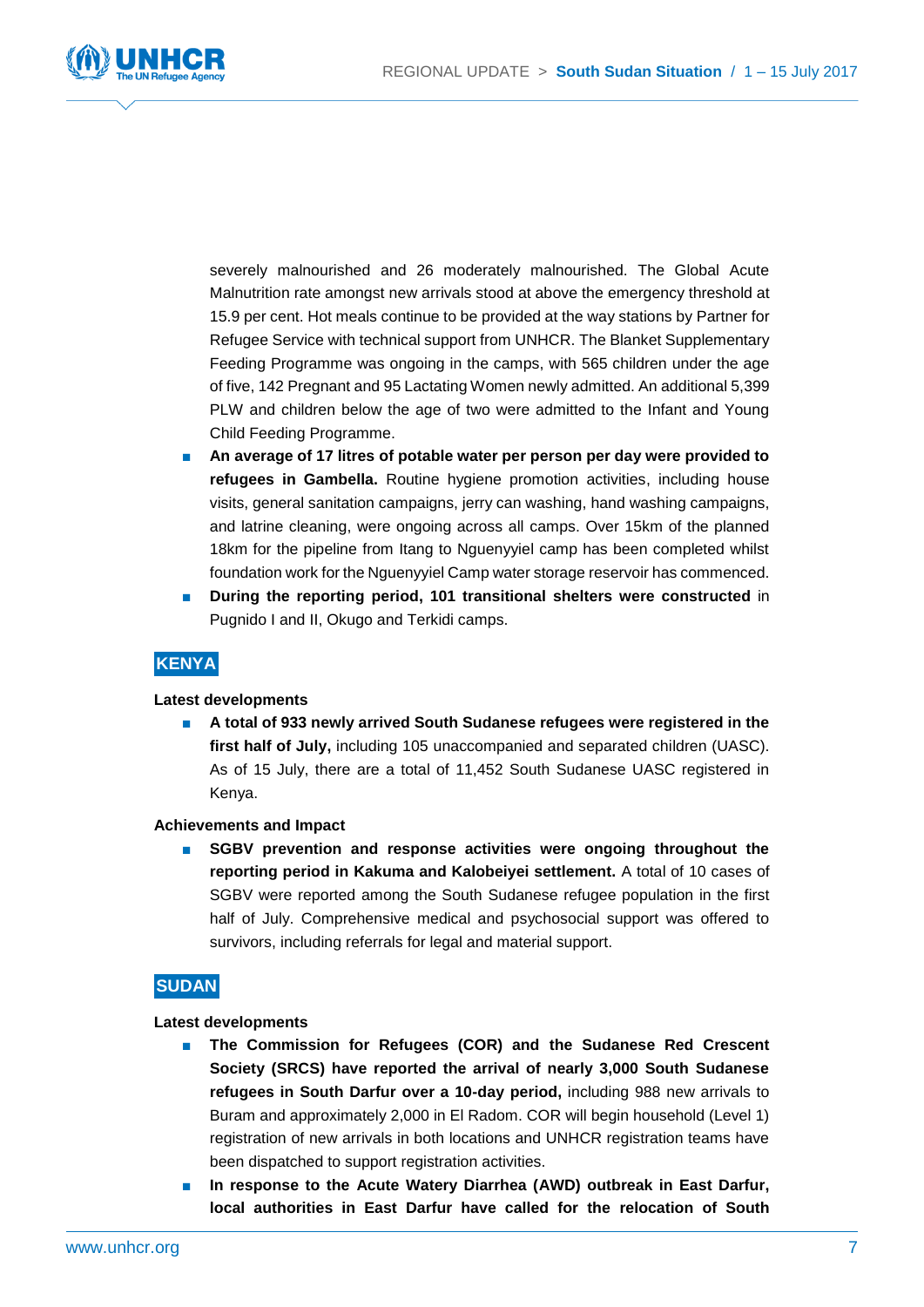

**Sudanese refugees from Ed Daein to Kario refugee camp, and are restricting some refugee movements outside of camps.** COR initially voluntarily relocated 532 refugees from Ed Daein town to the Kario camp; however, no further relocations have been reported. Severe shortages of fuel wood and other goods, as well as reduced access to livelihood opportunities, have been observed in the camps due to the movement restrictions. Presently, no evidence links the AWD outbreak to refugee arrivals. UNHCR is concerned the relocations will further congest the camp and increase risks to refugee health, and continues to advocate for refugees' freedom of movement.

■ On 9 July, UNHCR received reports from the American Refugee Council **(ARC) of 11 suspected AWD cases, with 8 deaths, in the Al Nimir refugee camp, East Darfur.** WHO and the State's Ministry of Health (SMoH) have sent a technical team to verify the cause of death and investigate further. ARC has established an isolated treatment clinic at Al Nimir since 10 July. An estimated 455 AWD cases have been observed in East Darfur since 22 June, which has so far affected refugees in Kario and Al Nimir refugee camps, as well as resident populations in Ed Daein Town, Khor Omer and Khazan Jadid locality.

- **New arrivals continued to be reported in El Megenis and Joda border reception centres in White Nile.** A total of 513 individuals (225 household) have been verified as of 15 July. According to COR, new refugee arrivals may be expected in the state over the next few weeks due to ongoing conflict reported inside Upper Nile state of South Sudan, approximately 40 km away from Joda border area.
- UNHCR and COR continued to roll-out individual biometric (Level 2) **registration in South and West Kordofan** with a total of 16,351 individuals in South Kordofan and 6,174 individuals in West Kordofan registered so far. New arrivals continued to be reported in both states.
- On 5 July, UNHCR, COR and WFP completed Level 1 registration for South **Sudanese refugees residing in El Fasher Town, North Darfur.** A total of 249 households (759 individuals) were registered, the majority of whom are women and children. Non-food items (NFI) and food distribution will follow shortly.
- **UNHCR, through SRCS, completed the construction of a new reception centre at Um Jalala entry point, White Nile, including communal shelters, administrative facilities and a health clinic.** UNHCR and COR have nearly completed the expansion of the El Megenis reception centre, which will include four new communal shelters, fencing and staff accommodation to boost capacity to process and support new arrivals. El Megenis remains the main entry point for new arrivals to White Nile state.
- **COR and local authorities in El Radom locality, South Darfur, have allocated land for South Sudanese refugees to establish shelters near El Radom town.**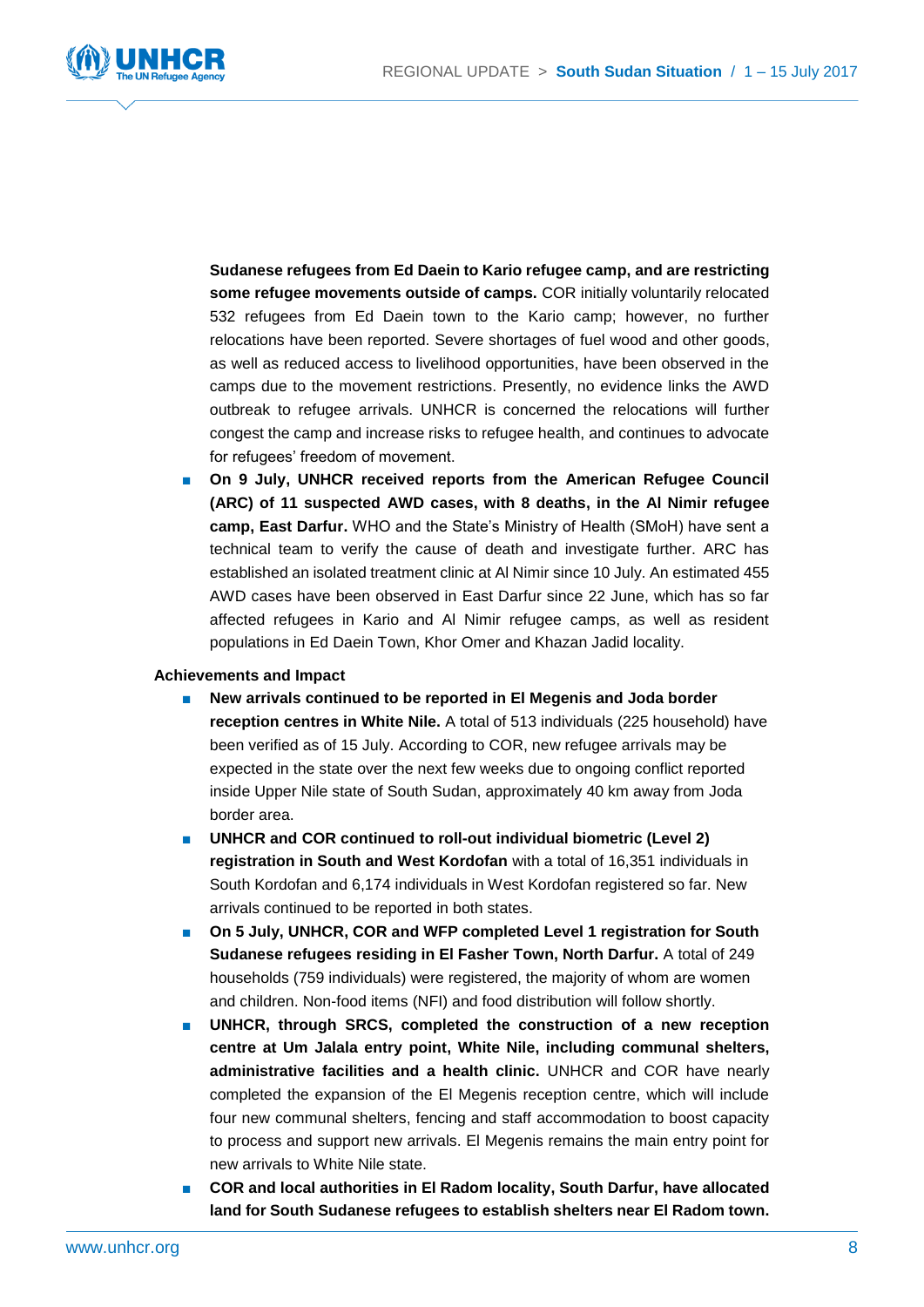

Shelter kits have been dispatched. Plastic sheeting was distributed to refugees to reinforce makeshift shelters as a temporary measure.

#### **UGANDA**

#### **Latest developments**

- A total of 9,945 South Sudanese refugees arrived in Uganda in the first half **of July, at an average daily rate of 663.** The majority of new arrivals are women and children, who report that the security situation in South Sudan continues to deteriorate, with ethnically motivated attacks, prolonged violent conflict and forcible recruitment of young people by armed groups as reasons for fleeing to Uganda.
- **New arrivals report ongoing clashes between armed forces in Morobu County, Yei River State.** The fighting is expected to displace more people from the area, potentially leading to an increased influx into Uganda in the coming weeks.
- In response to the continued influx of refugees into northern Uganda, **preparations are ongoing for the opening of Rhino Camp Extension in Arua,** which is due to begin receiving new refugees in early August.
- **The UK Minister of State for the Department for International Development and Minister of State for the Foreign and Commonwealth Office, Mr Rory Stewart visited Arua settlements accompanied by UNHCR Representative to Uganda, Mr Bornwell Kantande, and British High Commissioner to Uganda, Mr Peter West.** They visited the Imvepi Reception Centre, Vurra Cope Primary School in Rhino Camp and a DFID-funded agricultural project.

#### **Achievements and Impact (covering 5 – 18 July)**

- **Identification of children at risk is ongoing across all settlements, with vulnerable children being referred to the appropriate services according to their needs,** including medical, psychosocial counselling and family tracing services. In Adjumani, group dialogues were held with 330 primary school children on forms of child abuse, children's rights, the role of boys and girls in identifying their protection needs and challenges, participation of children in prevention and response to child abuse and knowledge of reporting and referral pathways.
- **SGBV** cases continue to be identified and followed up across the **settlements.** Following concerns raised by women about SGBV risks in Bidibidi Zone 3, group discussions were organised to address safety issues. The community mobilized to clear bushes, continue neighbourhood watch patrols and increase vigilance. In Adjumani, the community watch group and activists went door-to-door educating the community on SGBV. In Palorinya, 20 street solar lights and thirteen solar panels were installed to improve security and reduce the risk of SGBV incidents at night.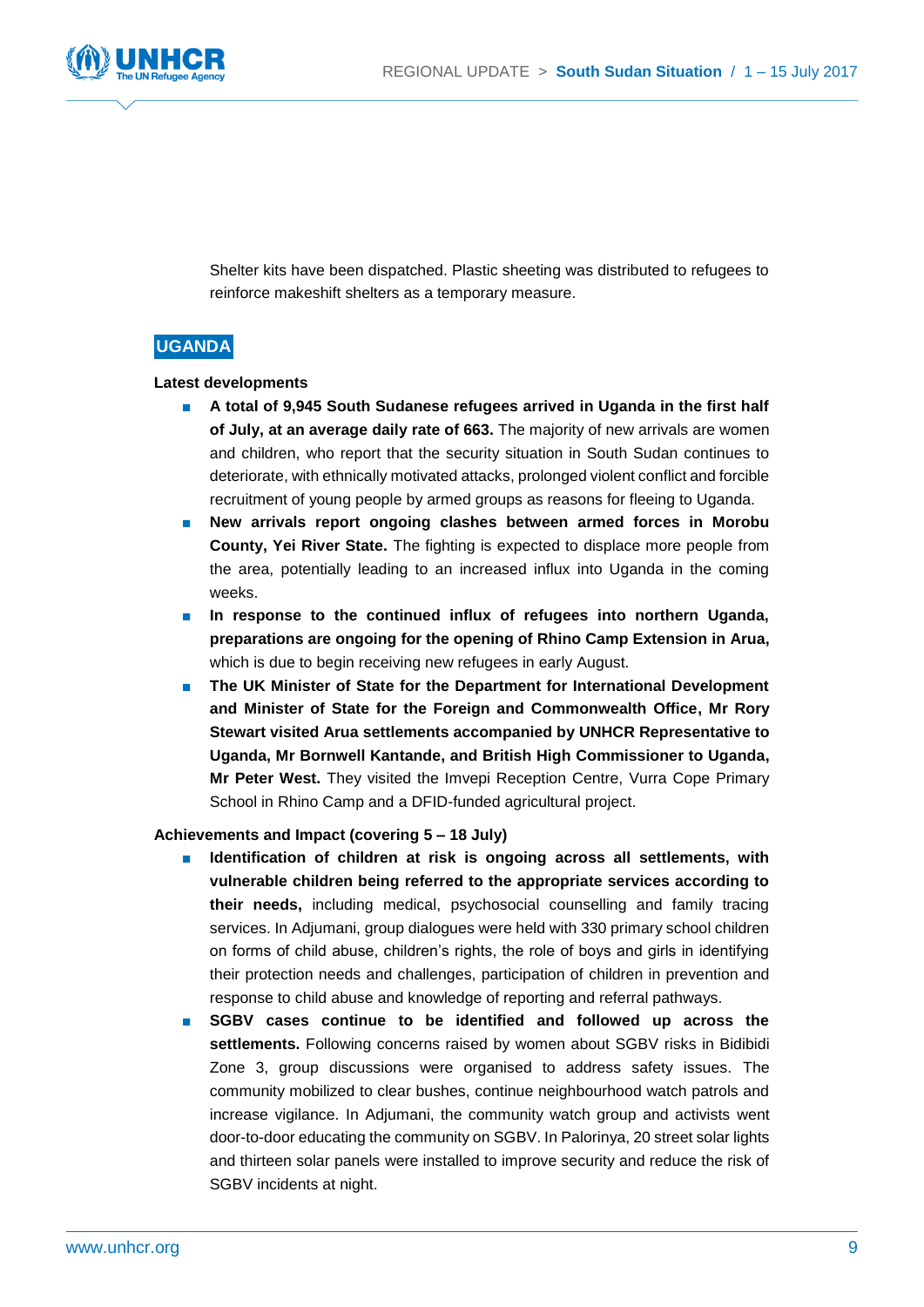

- In northern Uganda, UNHCR and partners continued to support feeding **programmes for children aged 6-59 months old and pregnant and lactating mothers in all settlements.** A 30-day dry food ration is provided to all registered refugees who have been relocated to their respective plots, while hot meals are provided the reception centre and high energy biscuits are provided at the collection points.
- **Nutrition screening activities were conducted at health facilities, community contact points, border points and reception centres.** The rate of malnutrition was 2 per cent among refugees screened at Rhino Camp; 3.1 per cent at Imvepi Reception Centre; 2 per cent in Palorinya and 13.6 per cent in Adjumani, compared to the UNHCR standard of less than 10 per cent.
- **As in previous months, the leading causes of illness across all settlements were malaria, respiratory tract infections and acute watery diarrhea.** In all settlements, health facilities continue to provide maternal health services to expectant women and new mothers, delivering babies and working to prevent mother-to-child transmission of HIV. Health partners provided outpatient and inpatient services and referred patients who required more specialized treatment to hospitals in Arua and elsewhere. Through counselling, testing and condom distribution, partners continued their effort to prevent HIV infection in both refugee and host communities.
- **Across the settlements, livelihood activities are ongoing**, including distribution of seedlings for planting and agricultural training, establishment of farming groups, identification of arable land for farming and vocational training for incomegenerating activities.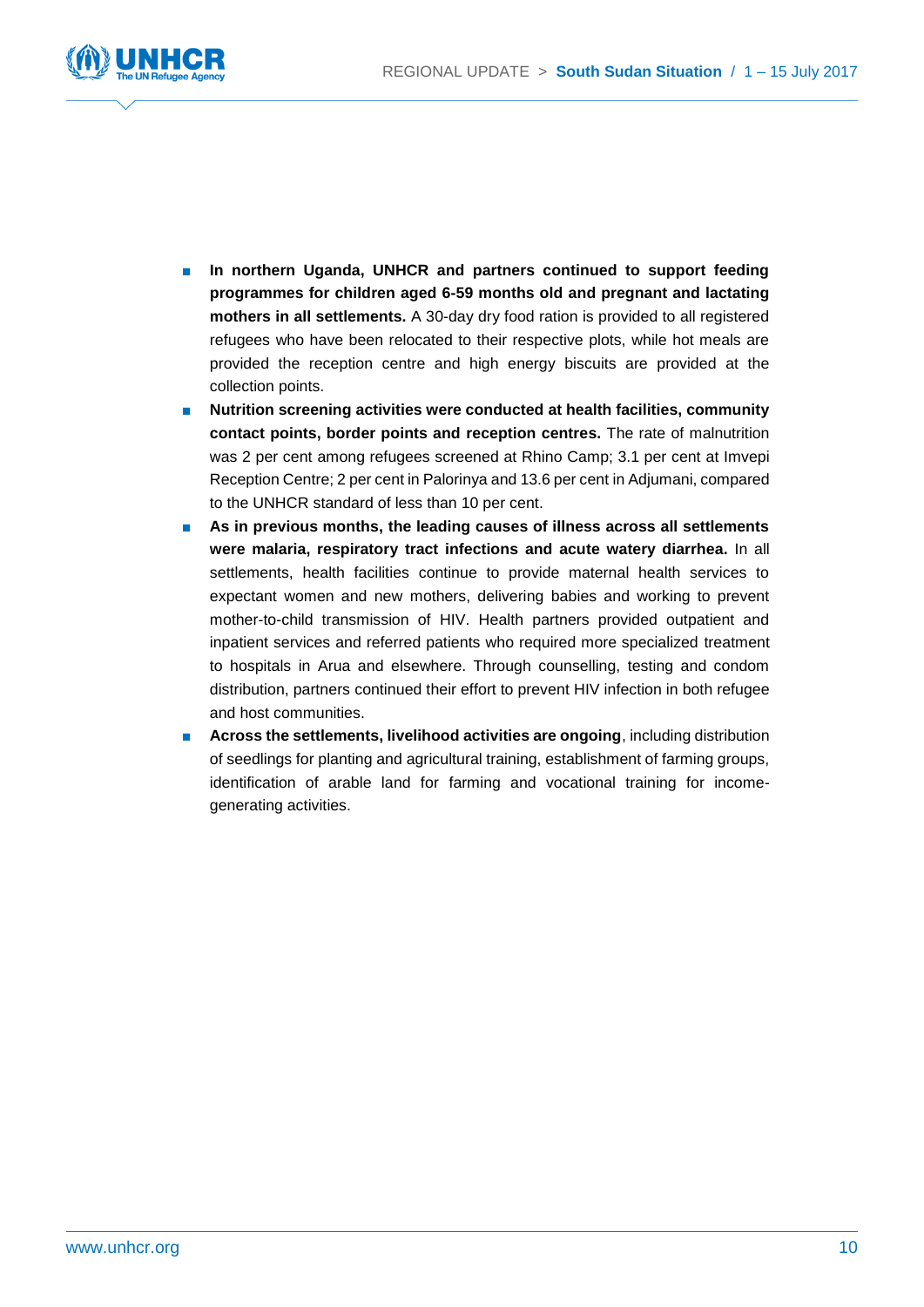

### Critical Needs and Priorities

#### **DEMOCRATIC REPUBLIC OF THE CONGO**

**Health:** Due to the important gaps in shelter and WASH, the risk of epidemics such as cholera is extremely high in Meri. Many refugees do not have access to mosquito nets.

**Water and sanitation:** Water supply remains problematic in all sites. At the Meri site, 36 water points, 309 community latrines and almost 7,000 family latrines are required.

**Shelter:** 5,170 emergency shelters and 20 hangars are urgently needed to provide basic support to the refugee population in Meri.

**Security:** 52 additional police officers are urgently needed to reach the minimal standard and secure the Meri for the 24,000 refugees present. This gap is critical in view of the insecurity on the other side of the border (less than 20 km away) and in absence of a strong Congolese military presence in the area.

#### **ETHIOPIA**

**Shelter:** Some 52% of the refugee households registered in Gambella camps are in need of transitional shelter assistance. Shortage of funding limits the provision of key services such as education, shelter, WASH facilities, as well as livelihoods activities. The current rainy season has delayed construction of key infrastructure at the camps and reception.

#### **SOUTH SUDAN**

**Protection:** Lack of access to refugees' hideouts in Lasu settlement, Central Equatoria, continues to hinder the delivery of assistance to Persons with Specific Needs (PSNs).

**Health:** In Yusuf Batil, Gendressa, and Kaya refugee camps, Upper Nile, the current security situation is limiting the scope of health care provision.

#### **SUDAN**

**Shelter:** Shelter for refugees in El Radom, South Darfur, remains an urgent need.

#### **UGANDA**

**Protection:** There is a need to increase security lighting in Bidibidi, particularly in areas where women and girls collect firewood, to reduce the risk of SGBV incidents at night.

**Education:** Across the settlements, additional classrooms are needed in order to reduce congestion. Existing classrooms require repair and upgrade.

**Food security and nutrition:** A multi-sectoral response is required to address rising malnutrition rates in the settlements.

**Health:** Inadequate medical supplies, including drugs, medical equipment and administrative materials, remains a challenge throughout the settlements.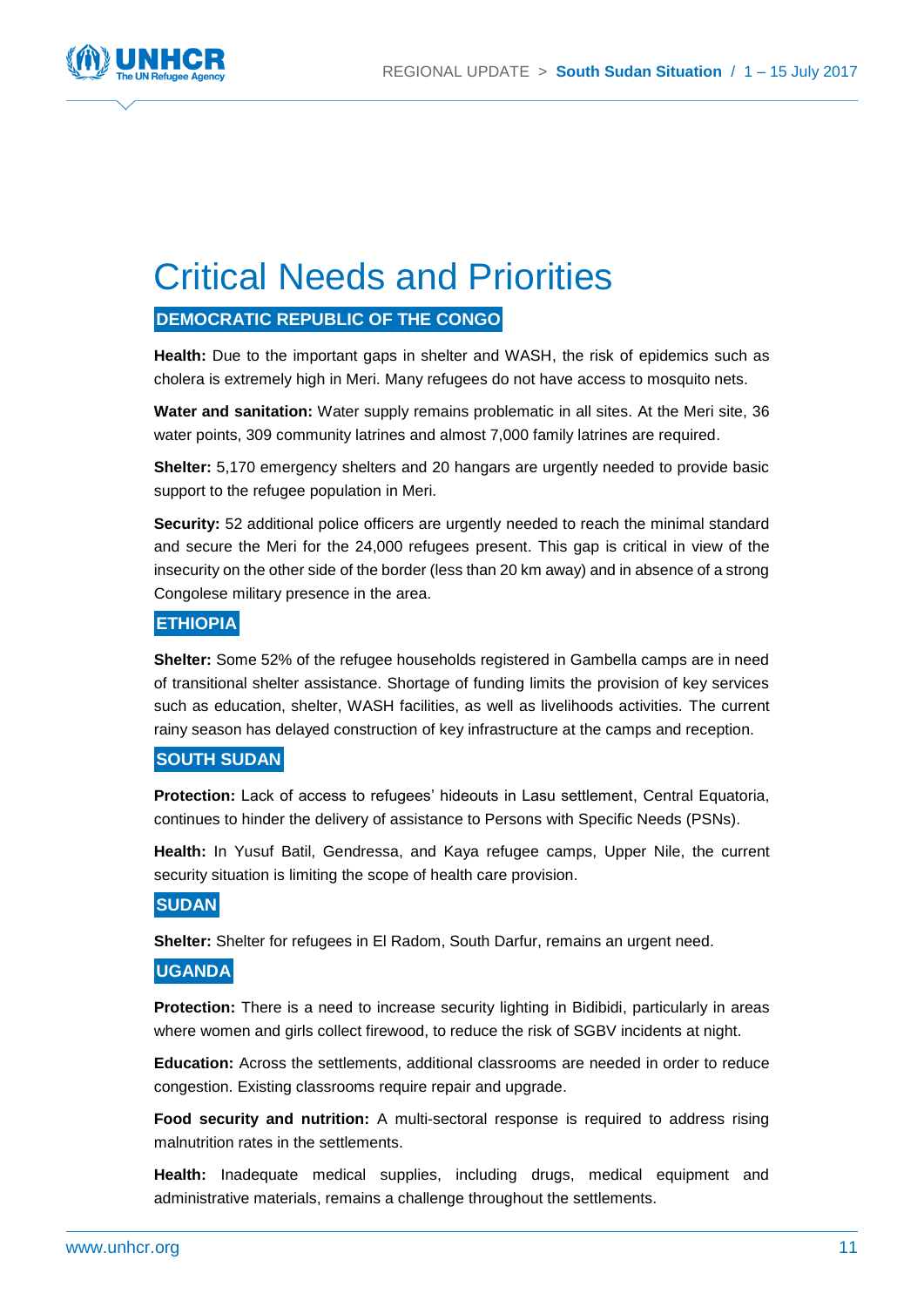

### Financial Information

UNHCR is very grateful for the financial support provided by donors who have contributed to their activities with unearmarked and broadly earmarked funds as well as for those who have contributed directly to the operation.

#### **Donors who have contributed to the operation:**

- United States of America
- Germany
- European Union
- Japan
- CERF
- United Kingdom
- Denmark
- Norway
- Australia
- Sweden
- Finland
- Educate a Child Programme
- UNIQLO Co. Ltd
- Ireland
- Private Donors Germany
- Canada
- Belgium
- **IKEA Foundation**
- Luxembourg
- Church of Jesus Christ of Latter-Day Saints
- **Funding (in million USD)**

A total of 210.8 million has been funded as of 24 July 2017

- Country-Based Pooled Funds
- Private Donors Switzerland
- Private Donors Australia
- France
- Bill & Melinda Gates Foundation
- African Union
- International Olympic Committee
- U.N. Foundation (UNFIP)
- Private Donors Spain
- Private Donors Japan
- Private Donors Canada
- Private Donors Sweden
- Private Donors China
- Private Donors Italy
- **Private Donors United Kingdom**
- Private Donors United Arab Emirates
- **Private Donors Brazil**
- Private Donors Austria
- Private Donors USA